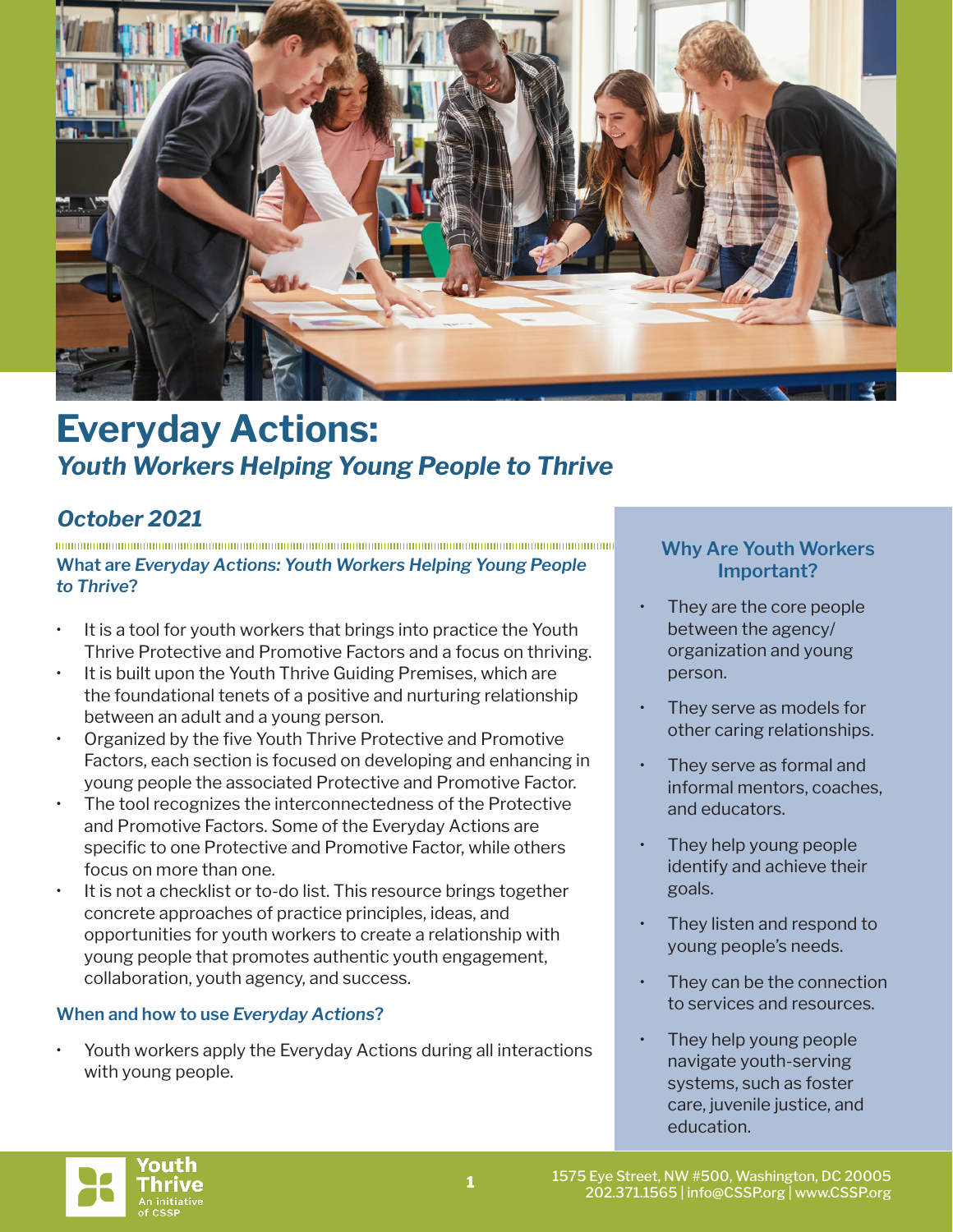- Some Everyday Actions may be better suited when a youth worker is beginning to build a relationship with a young person, while other Actions may be used throughout the relationship.
- Youth worker reflect on how often these Everyday Actions—frequently, sometimes, or never—are applied with young people. Additionally, youth workers may want to directly ask young people how well the youth worker is applying these Everyday Actions.
- The tool provides a table at the end of each section with example activities a youth worker can complete with young people to build their Protective and Promotive Factors. Youth workers are encouraged to use these examples as starting points and to grow this list with their own activities to strengthen the Protective and Promotive Factors in young people.
- For more information, visit: Using the Protective and Promotive Factors to Support Youth Well-Being: [An Interactive Guide.](https://cssp.org/resource/interactive-guide-protective-promotive-factors/)

*While these Everyday Actions are for youth workers, whenever possible and with permission from the young person, parents/important adults in the young person's life should also be invited to participate in activities that build young people's Protective and Promotive Factors.*

#### **What are the** *Everyday Actions* **youth workers can do to support young people to thrive?**

## **Youth Resilience**

- **• Recognize that young people are strong:** Acknowledge and reinforce a young person's accomplishments, both big and small. Young people exhibit strengths and resilience every day highlight and build upon them (e.g., "Do you see how you made it to school on time all last week? This is terrific. What do you need to keep it up?" "You interviewed for a job and didn't get it, but it's great that you tried. Let's debrief the interview together and practice for your next interview.").
- **• Be comfortable with the uncomfortable:** How youth workers respond to young people matters. Young people often try new things, test boundaries, and may say or do things that make youth workers uncomfortable. They may not agree with recommendations youth workers offer. Youth workers should discuss strategies with their supervisors and colleagues to help them become comfortable with having difficult conversations and working with young people to problem solve, to explore options, and to help them decide what is the best course of action (refer to *Be Their Pre-Frontal Cortex* below). For example, a youth worker should ask clarifying questions to better understand a young person's motivation or the results of their actions (e.g., Did you achieve the outcome you expected? How did the action make you feel? Is that how to you wanted to feel? If you could participate in another activity to safely achieve the same result, what would it be?).
- **• Get to "yes":** Refrain from automatically saying "no" when young people have ideas or requests. Instead, explore whether there are learning opportunities, and take the time to find a balance between what the young person would like with what is realistic. For example, if a young person would like a pet, help the young person think through the responsibilities of caring for a pet—ask questions, such as "how often will you need to walk the pet, how will you pay for the pet's veterinary visits, and who will care for the pet when you are at school or work?" If having a pet is not an option (e.g., a youth is in congregate care), think about alternative options. For example, explore if the young person can volunteer at a pet shelter or find a job at a pet store. Getting to "yes" is an opportunity to foster the relationship with a young person, expand their thinking, strengthen their problem-solving skills, and have them determine what is possible.

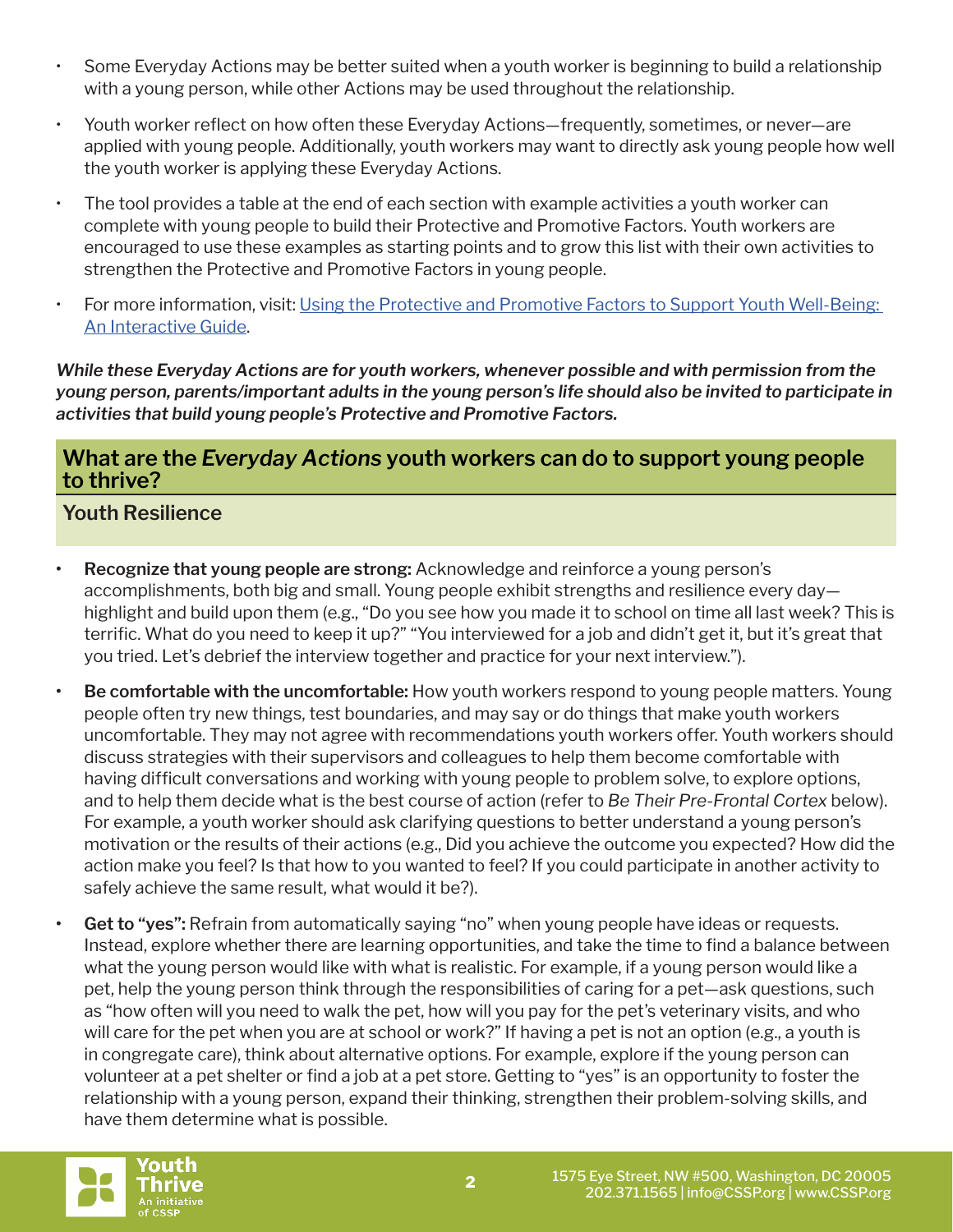**• Make time for healing:** Young people need time and space to explore what healing means to them, how they can achieve it, and when they are ready for it. A focus on healing allows young people to consider how their experiences have impacted them, to identify supports and resources they need in their journey toward healing, and to realize that their past experiences do not define them or their future. Young people should be encouraged to go on this journey of self-exploration. This journey is not an overnight process and is not one size fits all. Young people should be given different options to consider for their healing journey, such as talk therapy, animal-assisted therapy, art therapy, meditation, and physical activities, like sports or running. Additionally, it should be communicated to young people that the journey is not linear, that setbacks will occur and are part of the healing process, and to not be discouraged when these setbacks happen.

| <b>Protective &amp; Promotive Factor</b> | <b>Examples of Everyday Activities to do with Young People to</b><br><b>Build their Protective and Promotive Factors</b>                                                                                                                                                                                                                                                                                                                                                                                                                                                                                                                                                                                                                                                    |
|------------------------------------------|-----------------------------------------------------------------------------------------------------------------------------------------------------------------------------------------------------------------------------------------------------------------------------------------------------------------------------------------------------------------------------------------------------------------------------------------------------------------------------------------------------------------------------------------------------------------------------------------------------------------------------------------------------------------------------------------------------------------------------------------------------------------------------|
| <b>Youth Resilience</b>                  | Engage in a mirror activity. Each week, ask the young person to<br>identify and reflect on 1-2 strengths that they have. This activity<br>will help to positively boost a young person's sense of self.<br>Identify SMART (Specific, Measurable, Achievable, Relevant,<br>and Time-Specific) goals. Track and highlight when they reach<br>each step in their progress toward achieving a goal.<br>Point out when a young person persists in working toward<br>something or maintains composure in various settings.<br>Highlight when a young person uses strengths and skills well<br>and talk about how they can do so again in the future.<br>Ask if they feel affirmed in their racial, ethnic, and gender<br>identities, and if not, what you can do to support them. |

## **Social Connections**

- **• Be a judgment free zone:** Hold space with young people, listen to them without judging, and be present in the conversation. It may be necessary to move away from the computer, turn off your phone, ask questions, and be an active listener instead of trying to "fix stuff." Listening more means that youth workers talk less. This is especially important for starting and building a relationship with a young person. For more information on transformational relationships, please visit: [https://cssp.org/wp](https://cssp.org/wp-content/uploads/2018/08/Transformational-Relationships-for-Youth-Success-Report.pdf)[content/uploads/2018/08/Transformational-Relationships-for-Youth-Success-Report.pdf](https://cssp.org/wp-content/uploads/2018/08/Transformational-Relationships-for-Youth-Success-Report.pdf).
- **• Just be you:** Young people yearn for connections with those who are genuine, honest, respectful, and willing to share. Sharing goes both ways. When working with young people, identify appropriate information to share so that they have an opportunity to get to know you and explore mutual interests (e.g., your favorite music, sports, and books; your hobbies; or best junk TV shows you like to watch). Boundaries can be permeable. While it is important to set boundaries, it is equally important to be open to sharing some information about yourself as a means of developing rapport with a young person. Youth workers should talk with their supervisor and colleagues about the benefits of sharing personal information and how to model establishing healthy relationships through clearly communicated and honest boundary setting.
- **• Mean what you say:** Young people look to adults' actions to determine if the adult is credible and consistent. If you share with a young person that you are going to do something, make sure to do it. If there is a consequence in response to a young person's negative action or behavior, follow up on it. Additionally, do not overpromise—always be honest about any limitations that may make taking action

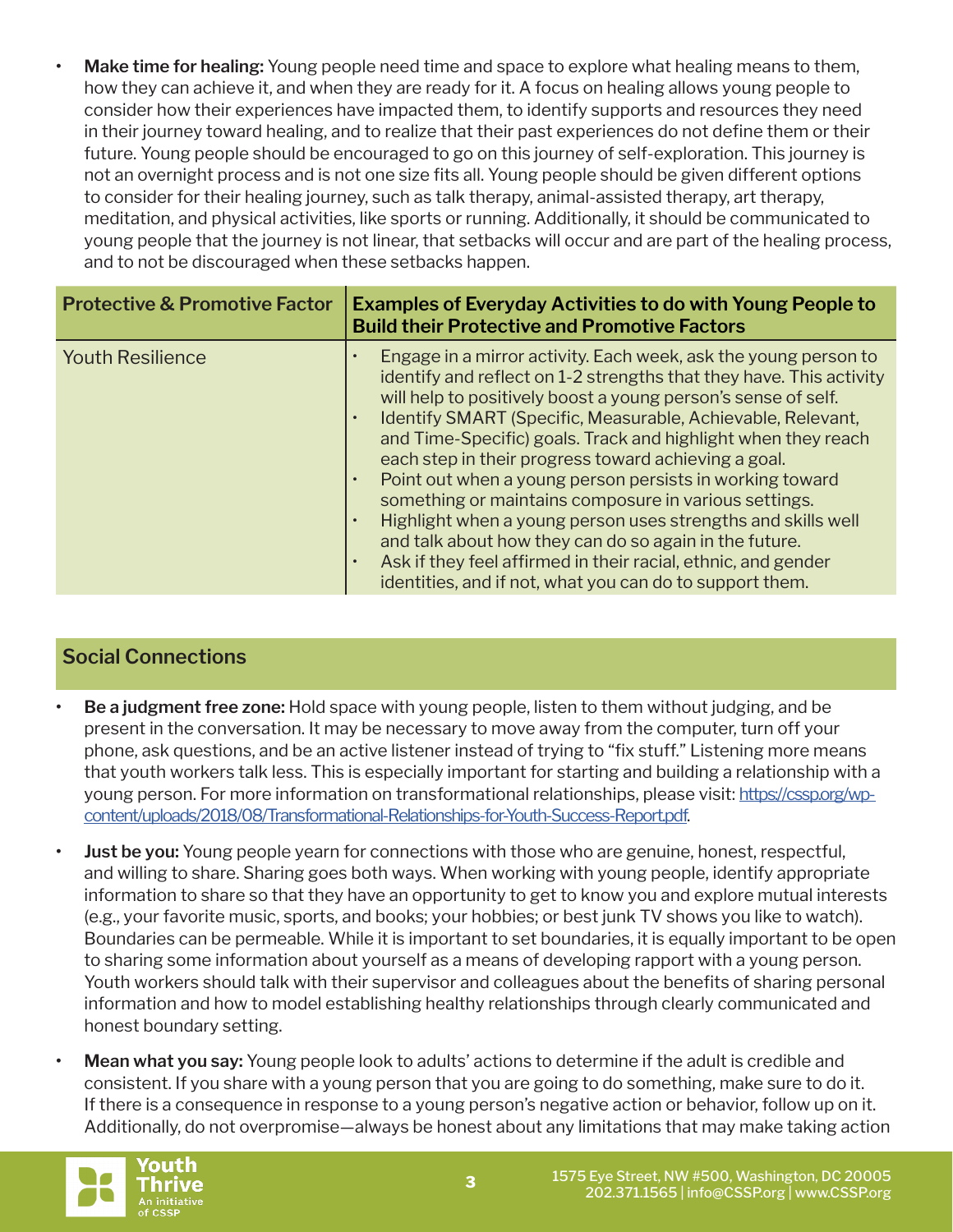difficult. These actions help young people to learn about what to expect from the relationship. They also teach that actions have both positive and negative consequences.

- **• Have unconventional moments:** Opportunities to explore young people's interests and to get to know them do not only need to happen in the office, foster/resource parent or kin caregiver's home, or congregate care setting. Experiential opportunities—such as going on a hike or walk together, baking or cooking together, and going out for a coffee together—allow for a youth worker and a young person to establish a connection, strengthen their bond, build trust, and enhance communication. These moments also help to build young people's resilience by doing activities that test their strength and knowledge, and provide a space for young people to overcome fear or go beyond where they thought they could.
	- **• It's okay to show love:** Part of building a relationship with young people is showing them that they are loved. This means that youth workers show they are committed to and care for the young person. This is especially applicable when young people test the relationship and do things that may push a youth worker away. For young people, understanding that a worker cares deeply about them may lead to them caring more about themselves, increasing self-agency, and setting and working towards difficult goals. Simultaneously, when showing love, there is also the opportunity to model love. This is necessary as young people develop and learn to navigate their own relationships beyond the youth worker and outside of programs or systems.
- **• Ask for a 'high five':** Young people need relationships beyond the youth worker, program, and system. While youth workers should model how to build and sustain healthy relationships, young people need to be encouraged to practice their own relationship building skills. Youth workers should consider asking young people to identify at least five people who they would like to either develop a relationship with or reconnect with—this includes exploring with the young person different types of relationships and why they are important. For example, who are 1-2 family members the young person may want to connect with who could help them to learn about their family history? Who are 1-2 caring adults (e.g., a favorite teacher or coach) who could help the young person to explore career paths and opportunities? Who are 1-2 community members who could help the young person to understand local politics and/ or become involved in the community? Young people may already have these relationships, but do not want to share them with the youth worker (e.g., the young person may not want the persons they have a relationship with to know they are in foster care; the young person does not want the person to be burdened by the system's rules and regulations). The youth worker should acknowledge this, respect the young person's decision, help the young person to strengthen these relationships, and continue to build trust with the young person so that they see the youth worker as a caring and loving adult who is committed to seeing them succeed.

**• Have fun and be safe:** Keep in mind safety precautions to protect young people and themselves from any health concerns. This includes educating young people about any pandemic or health-related risks and exploring how it could potentially impact their health and the health of anyone they live with, practicing social distancing, wearing a mask, connecting virtually/remotely instead of in-person if needed, supporting young people to have conversations about their own comfort levels with in-person meetings/gatherings, and accessing accurate information about any vaccines and/or medications.

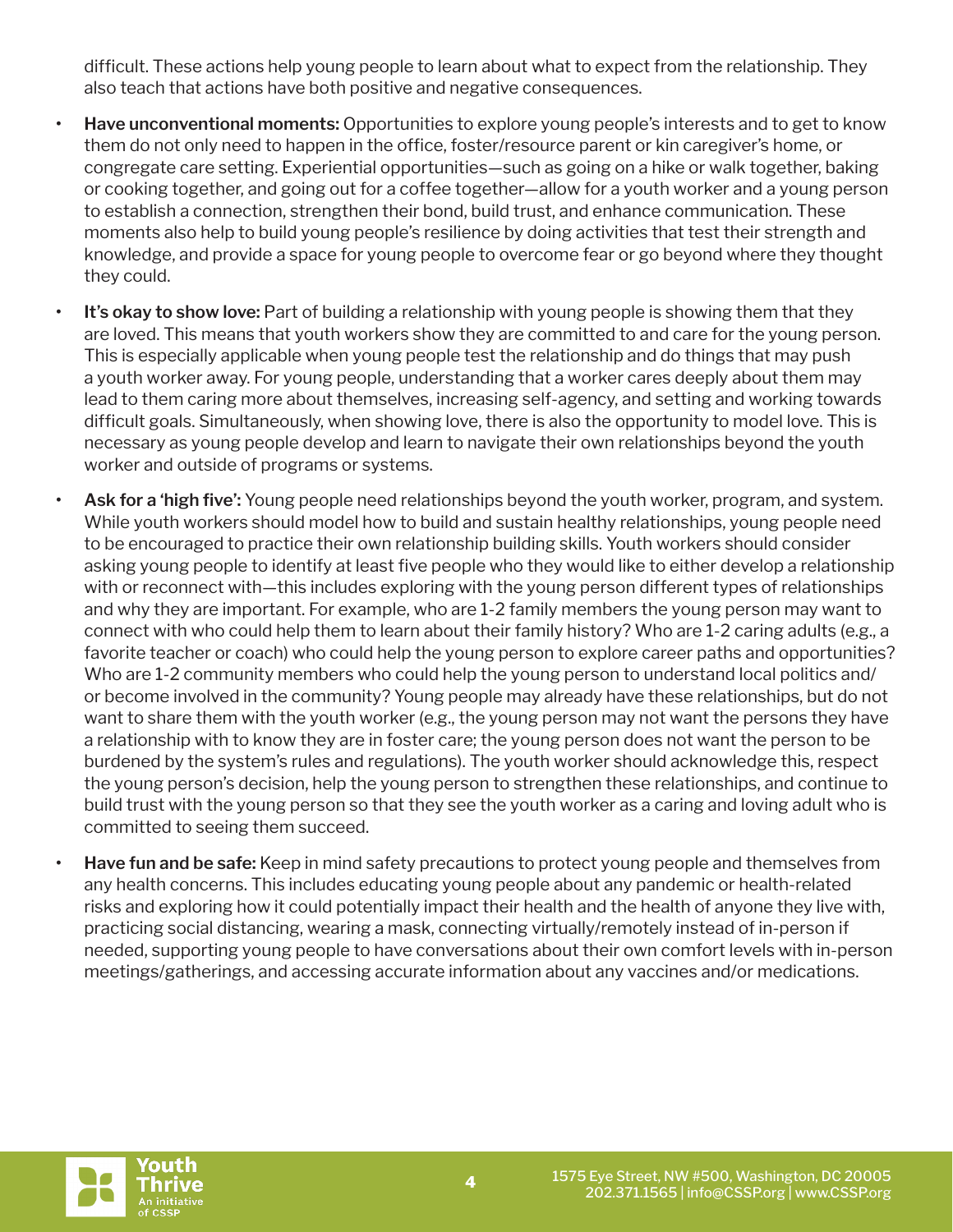| <b>Protective &amp; Promotive Factor</b> | <b>Examples of Everyday Activities to do with Young People to</b><br><b>Build their Protective and Promotive Factors</b>                                                                                                                                                                                                                                                                                                                                                                                                                                                                                                                                                                                                                                                                                                                                                                                                                                                                                                                                                                                                                                                                                                                                                                                                                                                                                                                                                                                                                                                                                                                                                                                                                                                                                                                                                                                                                                                                                                                                                                                                                                                                                                                                                                                                                                                                                                                                                             |
|------------------------------------------|--------------------------------------------------------------------------------------------------------------------------------------------------------------------------------------------------------------------------------------------------------------------------------------------------------------------------------------------------------------------------------------------------------------------------------------------------------------------------------------------------------------------------------------------------------------------------------------------------------------------------------------------------------------------------------------------------------------------------------------------------------------------------------------------------------------------------------------------------------------------------------------------------------------------------------------------------------------------------------------------------------------------------------------------------------------------------------------------------------------------------------------------------------------------------------------------------------------------------------------------------------------------------------------------------------------------------------------------------------------------------------------------------------------------------------------------------------------------------------------------------------------------------------------------------------------------------------------------------------------------------------------------------------------------------------------------------------------------------------------------------------------------------------------------------------------------------------------------------------------------------------------------------------------------------------------------------------------------------------------------------------------------------------------------------------------------------------------------------------------------------------------------------------------------------------------------------------------------------------------------------------------------------------------------------------------------------------------------------------------------------------------------------------------------------------------------------------------------------------------|
| <b>Social Connections</b>                | Talk about their areas of interests and explore school or<br>community groups focused on those activities-such as<br>joining a church youth group, volunteering at a community<br>center, or joining or starting a poetry or spoken word group.<br>Encourage and help them to connect with groups that share<br>their passion(s). Do not limit the young person based on what is<br>currently available; if the activity or opportunity is not currently<br>offered, how can it be started? Are there other young people<br>who are interested in the area? Can they be brought together?<br>Is transportation available for them to meet with an existing<br>group in another town.<br>Connect young people with peer leaders and mentors.<br>Learn about the young person's friends and facilitate<br>opportunities for them to meet together.<br>Talk about their family members, brainstorm how to build and<br>$\bullet$<br>maintain connections with them, and create an action plan<br>(e.g., attending a cousin's birthday party, inviting a parent to an<br>event at school, going with a sibling to grab a bite to eat). These<br>connections should not be limited to special events, consider<br>the day-to-day interactions that a young person can have with<br>family members (e.g., dinner at an aunt's house, shopping with a<br>cousin).<br>Go with young people to access services and introduce them to<br>the people you have relationships with (e.g., ride the bus with the<br>young person to the Medicaid office and introduce them to your<br>"go-to" people).<br>Do an ecomap or connectedness map with young people to<br>identify family members, friends, and caring adults that young<br>people have a relationship with.<br>Explore young people's ideas on spirituality and religion and<br>$\bullet$<br>pursue opportunities for young people to be connected to a<br>place of worship or other venue for exploring faith, religiosity,<br>and feeling or sense of something beyond oneself, if interested.<br>Help connect with community activists, elders, historians, and<br>$\bullet$<br>others within their community or affiliations who can provide<br>historical, community, and culturally specific information about<br>the young person's community, race, cultural traditions, and<br>heritage.<br>Join advocacy and social action groups, local political or<br>community boards, and voter registration and mobilization<br>groups. |

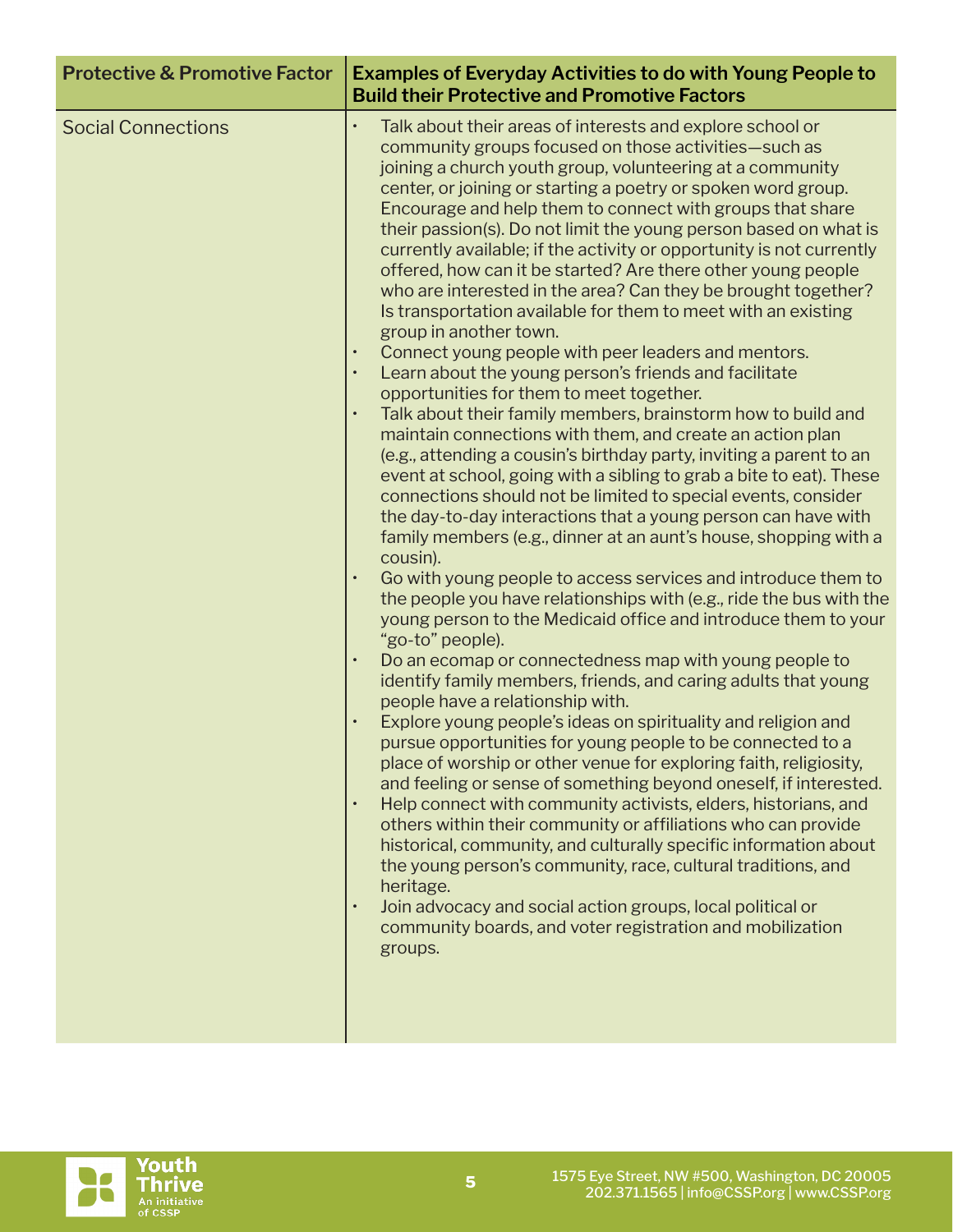### **Knowledge of Adolescent Development**

- **• You're not a mind reader, just know the adolescent brain:** Adolescence is a period of tremendous brain development and growth. Two key components of the brain develop during this time period: 1) the limbic system—developed in early adolescence—controls emotions, pleasure-seeking, and processing social information; and 2) the prefrontal cortex—not fully developed until adulthood—controls priority setting and planning, impulse controls, decision-making, and self-regulation. Toxic stress and traumatic experiences, such as witnessing domestic violence and being placed in foster care, can negatively impact brain development and potentially lead to challenges in regulating emotions and actions, developing healthy relationships, making decisions, and future thinking. Understanding the structures of the adolescent brain, the impact of toxic stress and trauma on the developing brain, and the relationship between the developing brain and young people's behaviors and reactions helps youth workers to better respond to, coach, and support young people as they explore new opportunities, test boundaries, and practice independence.
	- **• Be their surrogate pre-frontal cortex:** Young people are still developing their prefrontal cortex (see above) and need help to understand and develop it. Understanding this, young people's planning and execution of an agreed upon plan will not be perfect every time—their current thinking may not transfer to the next action or activity. Young people test boundaries and take chances. How can they be helped to try and test in a healthy way? In conversation, help young people to think through actions, reactions, and consequences. Ask questions such as "If you do this, what are your thoughts on what will happen? Is this the only option?" Have a conversation about their plans and help them to build and strengthen their thinking process.

| <b>Protective &amp; Promotive Factor</b>      | <b>Examples of Everyday Activities to do with Young People to</b><br><b>Build their Protective and Promotive Factors</b>                                                                                                                                                                                                                                                                                                                                                                                                                                                                                                                                                                                                                                                                                                                                                                                                                                                                                                                                                                                                                                                                                                                                                                                                                     |
|-----------------------------------------------|----------------------------------------------------------------------------------------------------------------------------------------------------------------------------------------------------------------------------------------------------------------------------------------------------------------------------------------------------------------------------------------------------------------------------------------------------------------------------------------------------------------------------------------------------------------------------------------------------------------------------------------------------------------------------------------------------------------------------------------------------------------------------------------------------------------------------------------------------------------------------------------------------------------------------------------------------------------------------------------------------------------------------------------------------------------------------------------------------------------------------------------------------------------------------------------------------------------------------------------------------------------------------------------------------------------------------------------------|
| <b>Knowledge of Adolescent</b><br>Development | Share with young people "fun facts" about the adolescent brain.<br>Start a "did you know" email series about the adolescent brain<br>and development. If back in the office, post a fact per week<br>about the adolescent brain in common areas, conference rooms,<br>classrooms, your office, and/or reception area. Use these to<br>prompt conversations with young people and co-workers.<br>Point out in the moment when you see young people frustrated<br>or struggling with typical developmental experiences, such as<br>emotional reactivity, forgetfulness, and interest in peers over<br>responsibilities. Help normalize how they are feeling and what<br>they are doing.<br>Remind young people that this is a normal phase of<br>development, it has an endpoint, and they will not feel this way<br>forever.<br>Find opportunities for young people to take "healthy" risks, such<br>as trying out for a play or applying for a job.<br>Host a trivia activity with young people about their changing<br>$\bullet$<br>bodies. Include an anonymous question box for those who may<br>not feel comfortable asking their questions in public. Explore<br>different personal hygiene needs, such as deodorant and<br>menstruation products, and where to purchase different items<br>to meet the needs of their changing bodies. |

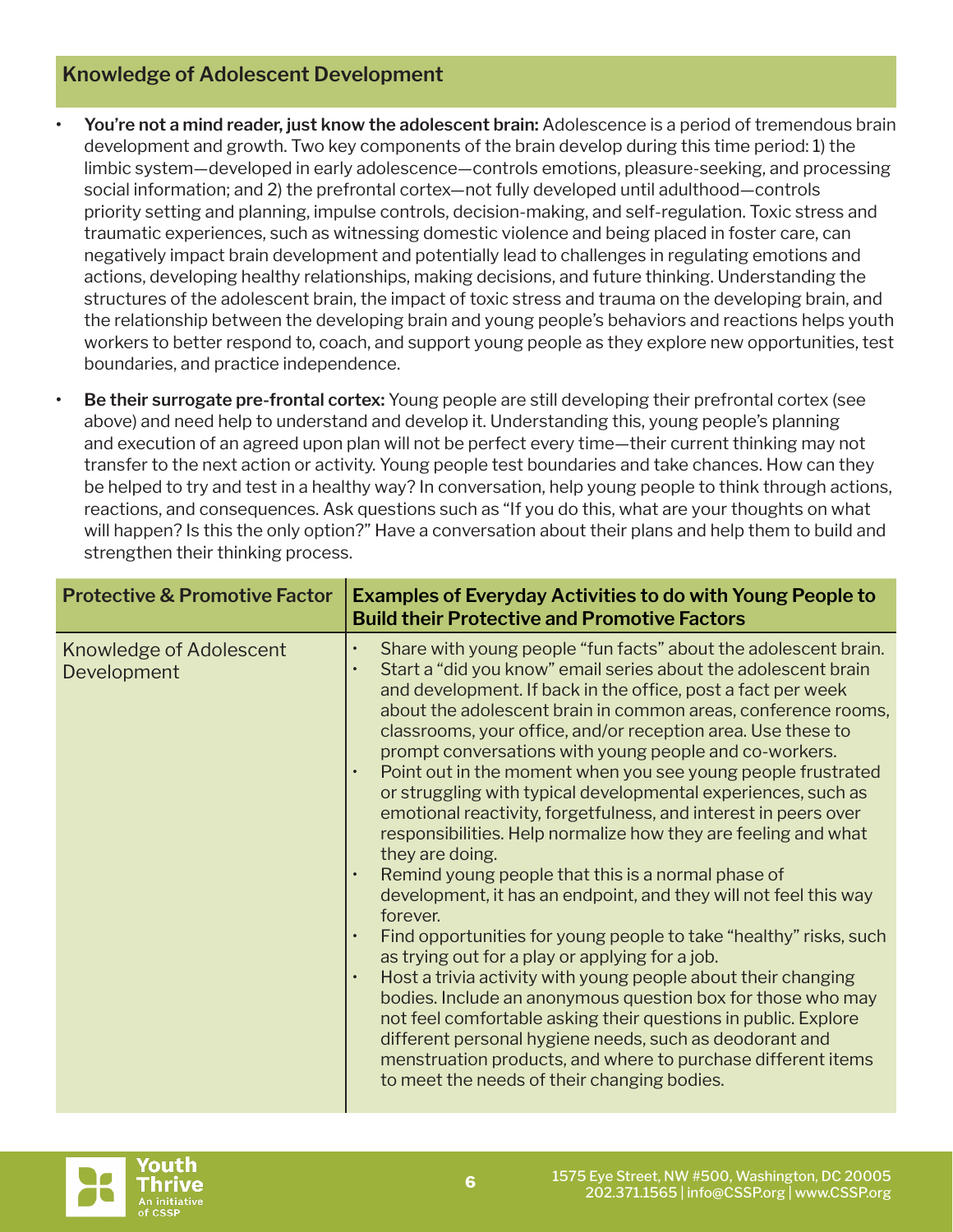### **Concrete Support in Times of Need**

- **• Ask young people what they want:** Young people should be supported in establishing and driving their own goals. Have conversations with young people about what their goals. For example, if a young person wants a car, help them to explore and map out what needs to be done for this to happen (e.g., study for a permit, practice driving, save money, pay for insurance, and car purchase considerations, such as the car's safety rating and buying vs. leasing). Help young people to set high expectations encourage dreaming big—and to push through negative messaging they may have received. Help them to realize they have the power and ability to influence their own future. This is also an opportunity to reflect on whether the goals they are working on are truly their own or goals that have been identified by and are being advanced by others. If a young person is not working on the goal, time should be taken to reflect on whose goal it is.
- **• Do WITH young people, not FOR young people:** In a judgment free space, work with young people to brainstorm solutions (this includes youth workers being open to and moving ahead with solutions proposed by young people). Help young people to reconnect with the community to engage with others as they work toward their goals—this includes helping them to ask for, research, and obtain needed applications and resources they may need. Encourage them to ask questions. Do not bring the resources to young people; instead, teach, model, and support young people to self-advocate, search for and access resources.

| <b>Protective &amp; Promotive Factor</b>    | <b>Examples of Everyday Activities to do with Young People to</b><br><b>Build their Protective and Promotive Factors</b>                                                                                                                                                                                                                                                                                                                                                                                                                                                                                                                                                                                                                                                                                                                                                                        |
|---------------------------------------------|-------------------------------------------------------------------------------------------------------------------------------------------------------------------------------------------------------------------------------------------------------------------------------------------------------------------------------------------------------------------------------------------------------------------------------------------------------------------------------------------------------------------------------------------------------------------------------------------------------------------------------------------------------------------------------------------------------------------------------------------------------------------------------------------------------------------------------------------------------------------------------------------------|
| Concrete Support in Times of<br><b>Need</b> | Help with completing a college application, housing application,<br>job application, etc.<br>Identify and discuss banking and go with them to open a<br>checking or savings account.<br>Work with young people to identify, access, and keep safe any<br>personal documents, such as identification card, social security<br>card, health insurance, school records, immunizations, and other<br>important medical records.<br>Teach how to schedule medical and dental appointments.<br>Role play with young people about asking for help, advocating<br>for themselves, and getting what they need.<br>Help young people to get support for the things they say they<br>need, not just what adults think they need, or just what is readily<br>available.<br>Regularly maintain an updated list of resources in the<br>community for food, health care, and housing that youth can<br>access. |

**• Be responsive:** Take timely action regarding what young people say they need. Young people use many outlets to express their needs, including youth leaders speaking on behalf of young people, in case planning, and in town halls. Respond to young people's needs, let them know you are taking action, and follow-up with young people during and after the action is completed.

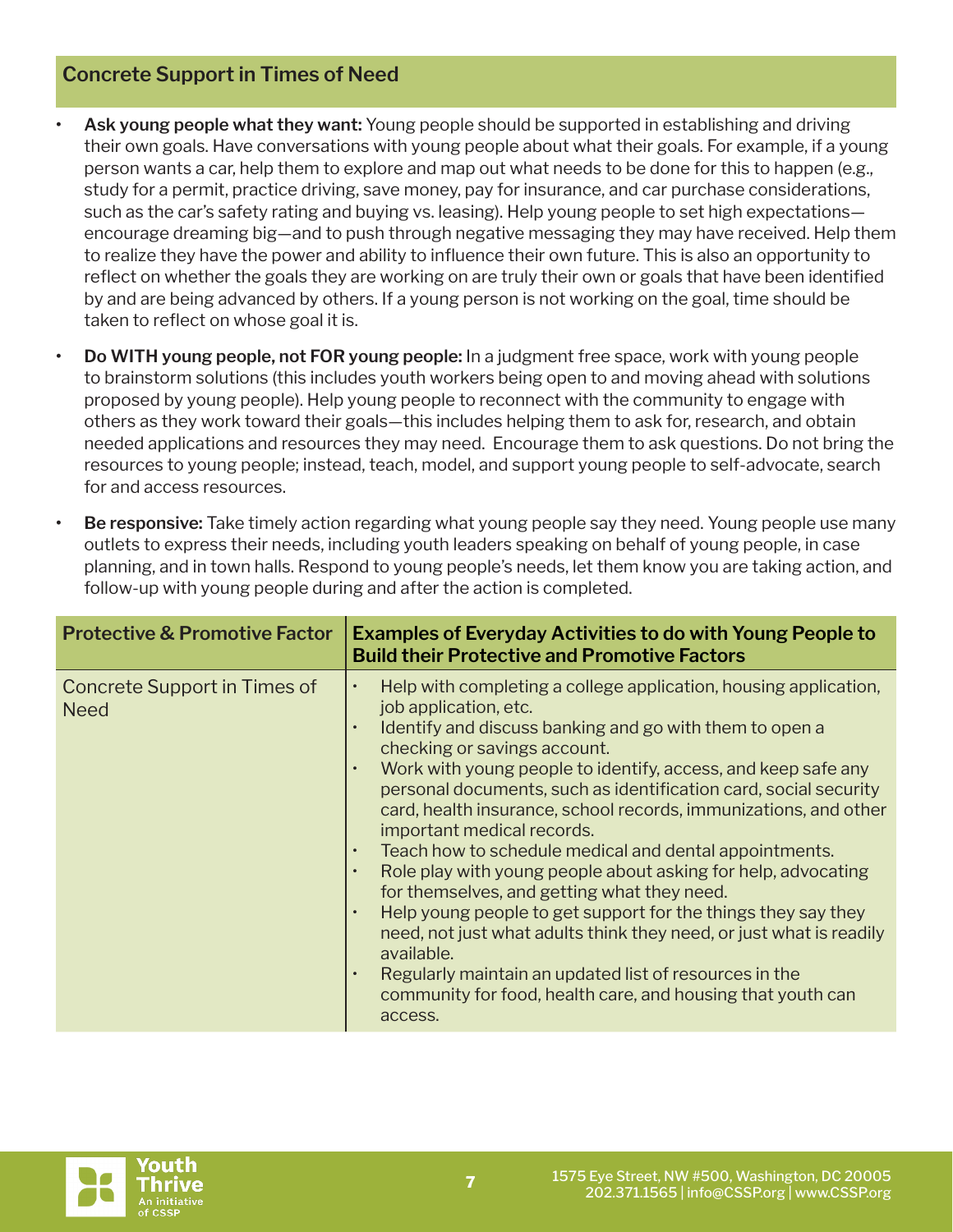### **Cognitive and Social-Emotional Competence**

- **• If it's important to them, it's important to you:** Talk with young people, actively listen, and respond to them about their interests and activities they enjoy. Ask questions with a genuine desire to know and understand, such as "What do you like to do? What do you want to learn to do? What do you do with your friends?" From these questions begin to identify opportunities and help young people to connect to experiences that align with their interests (e.g., encourage and help them to join youth advocacy organizations or sports clubs and access internships that align with their career goals and aspirations).
- **• Understand what you bring to the table:** Youth workers should explore and reflect on how their own experiences, culture, beliefs, and identities appear in their work with young people. Consider:
	- In your daily interactions with young people, how does your race and ethnicity, sexual orientation, gender identity and expression, class, immigration status, age, faith, level of education, and/or different abilities show up?
	- º Are you able to identify strengths in a young person regardless of their identity, past experiences, or current behaviors?
	- º What are your own past traumas and occurrences that may be triggered when working with a young person?
	- <sup>o</sup> How does the privilege of being an adult or youth worker, and its inherent power, influence how you work with young people, including how young people's voices, choices, and leadership are either supported or eliminated?
	- º What are your strengths and challenges to an authentic partnership with young people?
	- <sup>o</sup> Do you understand the various forms of oppression (e.g., racism, classism, sexism, heterosexism, etc.), their intersections, histories, and influence and impact on your work with young people?
	- <sup>o</sup> Are you able to identify which are your most proficient competencies, and which are ones that you are less comfortable with in your own life?

After self-reflecting on these questions and considerations, youth workers are encouraged to discuss these with young people to seek out their thoughts and opinions.